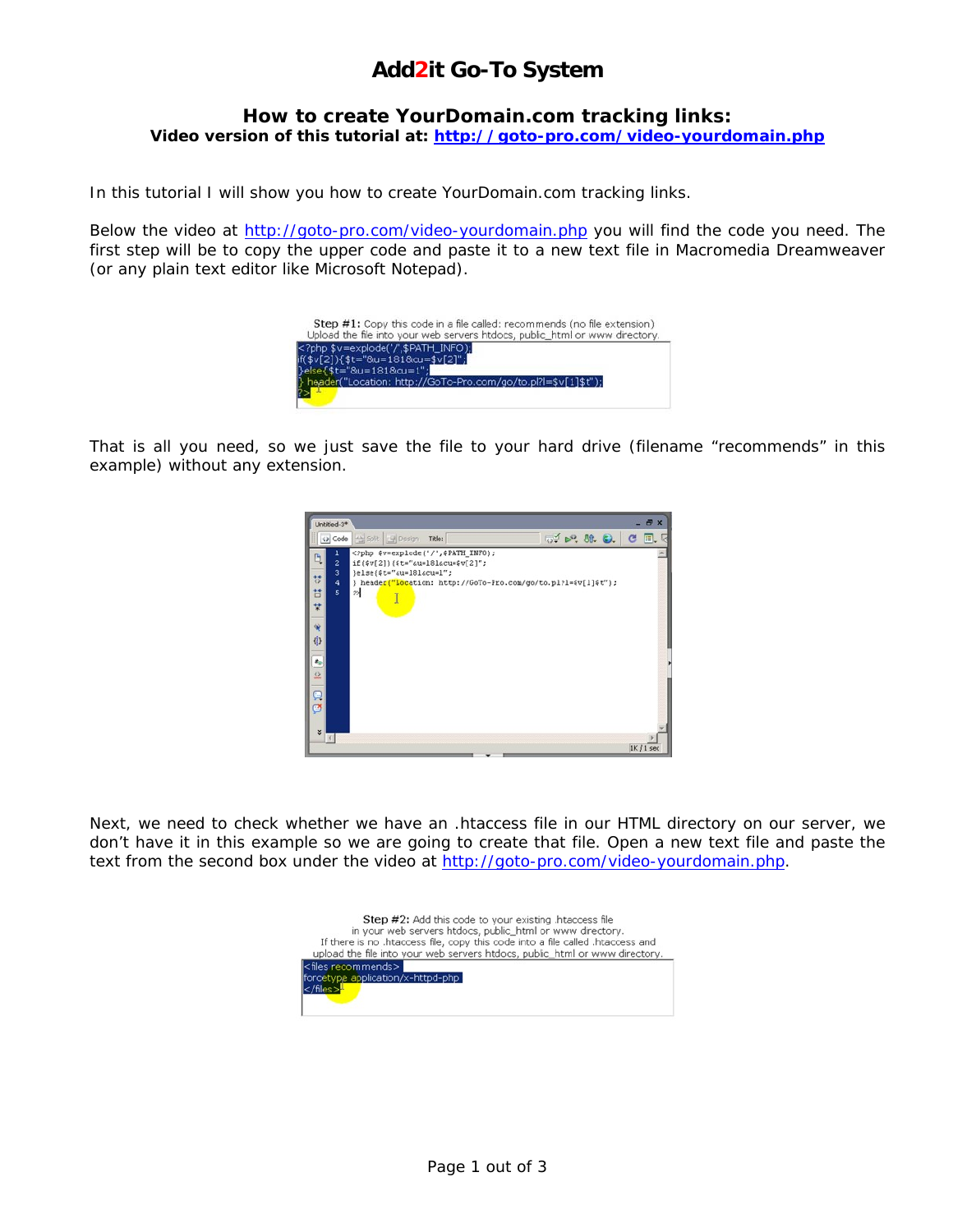# **Add2it Go-To System**



Then save it as .htaccess, and upload the two new files to the web server.

That's it.